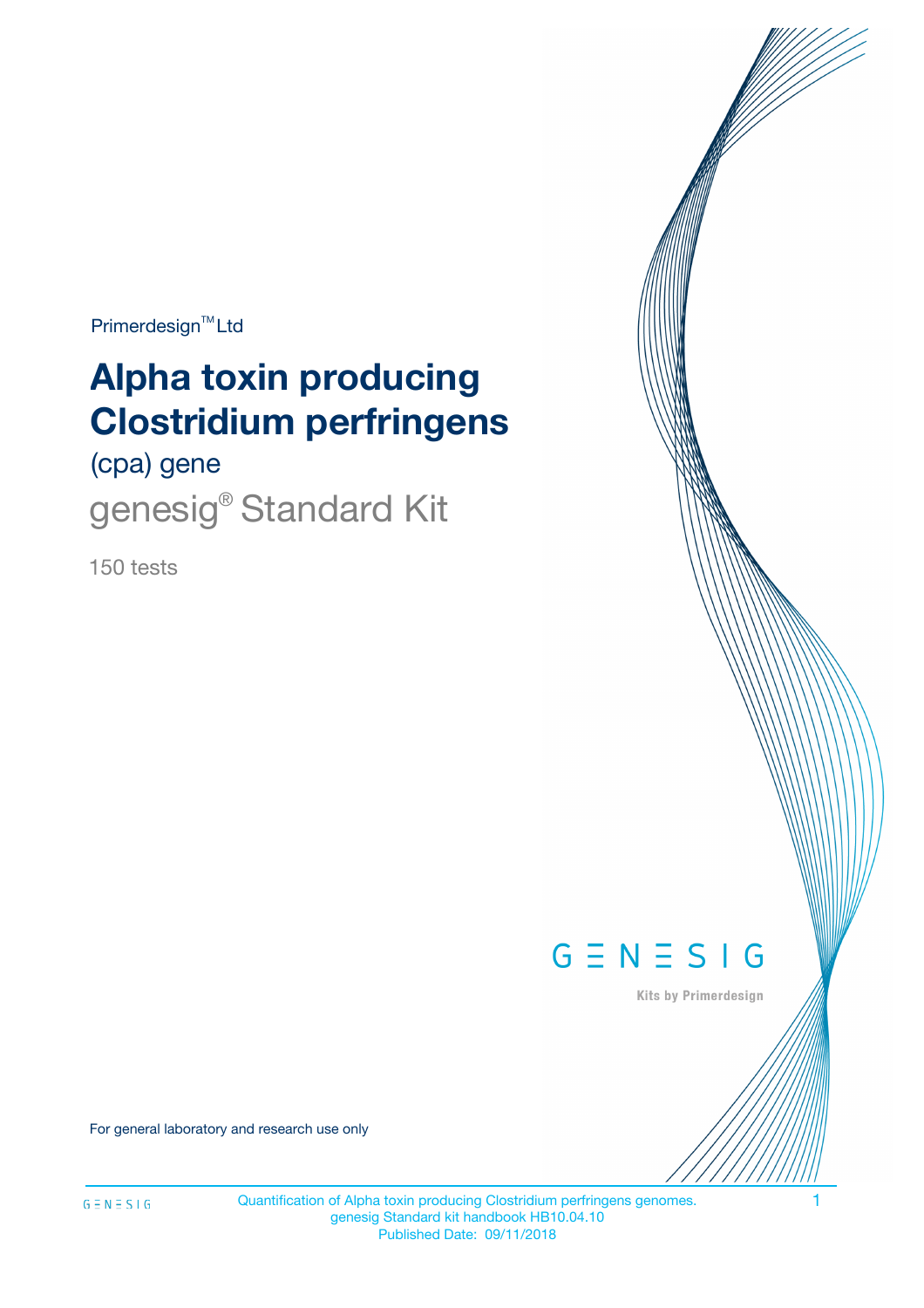# Introduction to Alpha toxin producing Clostridium perfringens

Clostridium perfringens is an anaerobic, spore-forming, non-motile, Gram positive, rod shaped bacterium of the genus Clostridium. It has a circular DNA genome of approximately 3Mb containing 2660 protein coding regions, and also carries genes on plasmids. It is widely distributed in the environment and foods and forms part of the normal gut flora in both man and animals. C. perfringens persists in soil, sediments and areas subject to human or animal faecal pollution. In the UK and the USA it is the third most common cause of food poisoning, often being associated with large scale catering and is largely linked to C. perfringens type A. In addition, C. perfringens has been widely recognized as being the most important causal organism of gas gangrene which killed hundreds of thousands of soldiers in World War 1 and can cause serious nosocomial infection post surgery.

C. perfringens induced food poisoning is mostly caused by the consumption of poorly cooked meat and poultry whereas entry via wounds leads to the more serious gas gangrene. C. perfringens produces at least 16 virulence factors, including 12 toxins. Strains of C. perfringens are classified as 5 biotypes A – E depending on the differential production of four major (i.e. lethal) exotoxins (alpha (phospholipase A), beta, epsilon and iota) which give the cytotoxic and necrotic activity associated with infection. Clostridial haemolysins and extracellular enzymes such as proteases, lipases, collagenase and hyaluronidase contribute to the invasive process and cytotoxicity. In addition, strains of C. perfringens may also produce a number of other toxins, including: neuraminidase and enterotoxin (Cpe).

The most common symptoms of C. perfringens food poisoning are intense abdominal cramps and diarrhoea which begin 8-22 hours after consumption of foods containing large numbers of those C. perfringens bacteria capable of producing the food poisoning toxin. The diagnosis of C. perfringens is typically done by the above mentioned symptoms. Confirmation of the illness can be done by the detection of toxins or other molecular methods for the detection of the pathogen. In contrast gas gangrene is a form of wet gangrene or localised cellular death which is fatal unless rapidly treated. The hallmark of gas gangrene is crepitation, a result of carbon dioxide and hydrogen accumulation as a metabolic by product in necrotic tissues. Other symptoms may include fever, coma, anxiety, severe pain and kidney failure. The incubation period is usually 1 to 4 days but can vary from 3 hours to 6 weeks or longer. Gas gangrene is rare, with only 1,000-3,000 cases yearly in the U.S.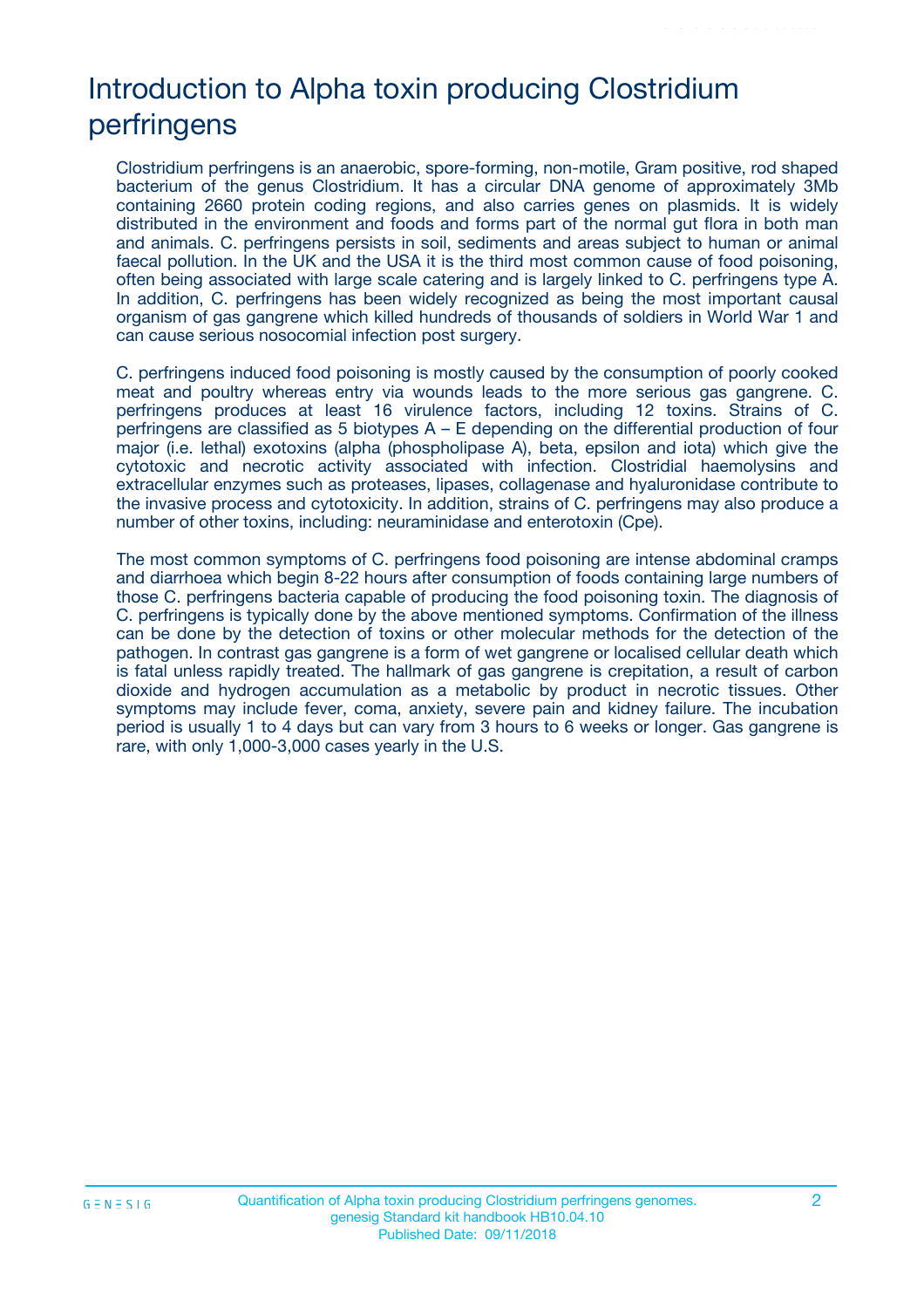Our kit for All pathogenic C.perfringens strains (C.perfringens\_cpa) genomes is designed for the in vitro quantification of C.perfringens strains that have the cpa toxin gene conferring the ability to cause infection. The kit is designed to have the broadest detection profile possible whilst remaining specific to the C.perfringens\_cpa target gene. The primers and probe sequences in this kit have 100% homology with over 95% of cpa toxin sequences in the NCBI database based on a comprehensive bioinformatics analysis.

If you require further information, or have a specific question about the detection profile of this kit then please send an e.mail to enquiry@primerdesign.co.uk and our bioinformatics team will answer your question.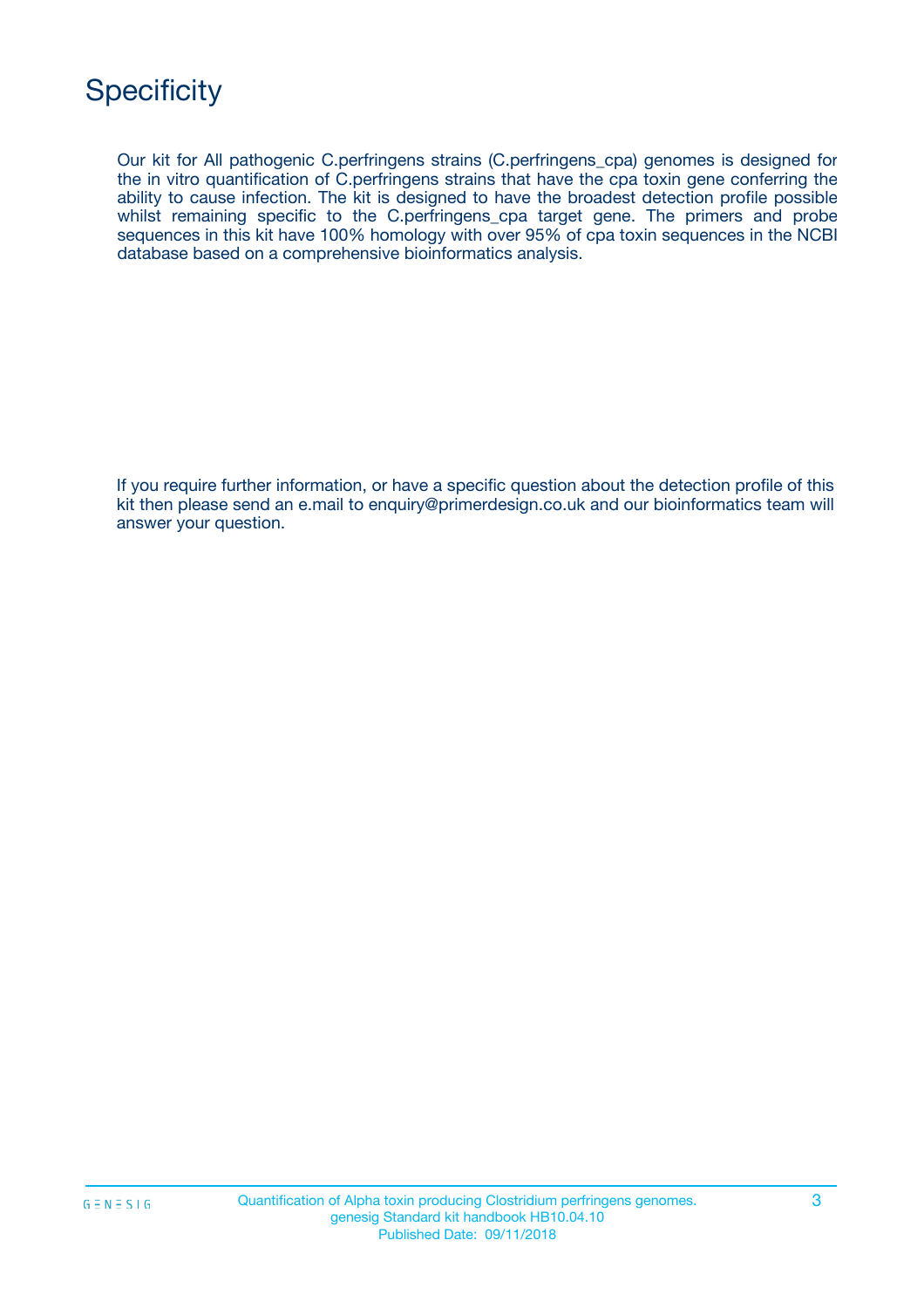# Kit contents

- **C.perfringens\_cpa specific primer/probe mix (150 reactions BROWN)** FAM labelled
- **C.perfringens\_cpa positive control template (for Standard curve RED)**
- **RNase/DNase free water (WHITE)** for resuspension of primer/probe mixes
- **Template preparation buffer (YELLOW)** for resuspension of positive control template and standard curve preparation

# Reagents and equipment to be supplied by the user

#### **Real-time PCR Instrument**

#### **Extraction kit**

This kit is recommended for use with genesig Easy DNA/RNA extraction kit. However, it is designed to work well with all processes that yield high quality RNA and DNA with minimal PCR inhibitors.

#### **oasig**TM **lyophilised or Precision**®**PLUS 2X qPCR Master Mix**

This kit is intended for use with oasig or PrecisionPLUS2X qPCR Master Mix.

**Pipettors and Tips**

**Vortex and centrifuge**

**Thin walled 1.5 ml PCR reaction tubes**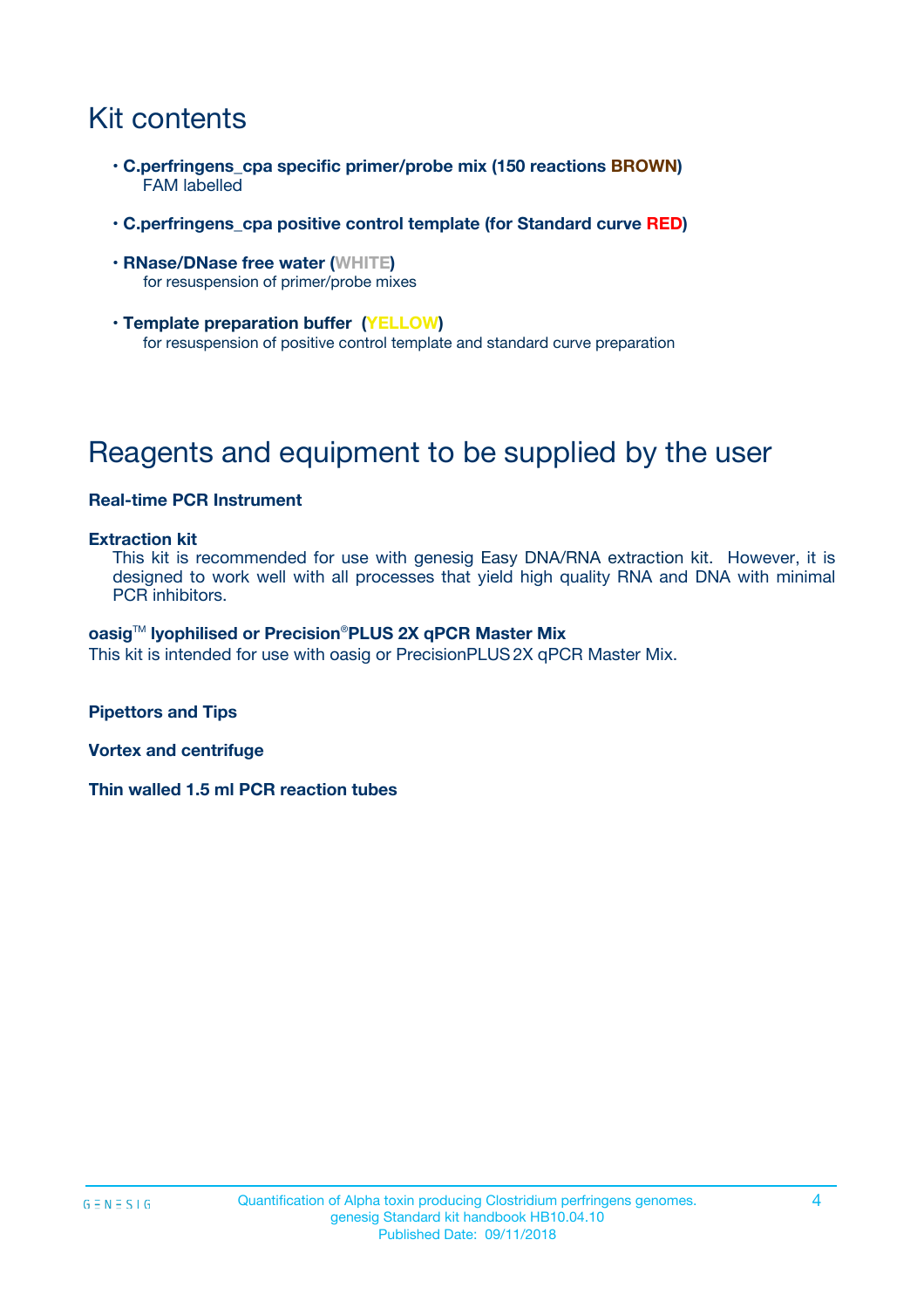### Kit storage and stability

This kit is stable at room temperature but should be stored at -20ºC on arrival. Once the lyophilised components have been resuspended they should not be exposed to temperatures above -20°C for longer than 30 minutes at a time and unnecessary repeated freeze/thawing should be avoided. The kit is stable for six months from the date of resuspension under these circumstances.

If a standard curve dilution series is prepared this can be stored frozen for an extended period. If you see any degradation in this serial dilution a fresh standard curve can be prepared from the positive control.

Primerdesign does not recommend using the kit after the expiry date stated on the pack.

### Suitable sample material

All kinds of sample material suited for PCR amplification can be used. Please ensure the samples are suitable in terms of purity, concentration, and DNA integrity. Always run at least one negative control with the samples. To prepare a negative-control, replace the template DNA sample with RNase/DNase free water.

### Dynamic range of test

Under optimal PCR conditions genesig C.perfringens\_cpa detection kits have very high priming efficiencies of >95% and can detect less than 100 copies of target template.

### Notices and disclaimers

This product is developed, designed and sold for research purposes only. It is not intended for human diagnostic or drug purposes or to be administered to humans unless clearly expressed for that purpose by the Food and Drug Administration in the USA or the appropriate regulatory authorities in the country of use. During the warranty period Primerdesign genesig detection kits allow precise and reproducible data recovery combined with excellent sensitivity. For data obtained by violation to the general GLP guidelines and the manufacturer's recommendations the right to claim under guarantee is expired. PCR is a proprietary technology covered by several US and foreign patents. These patents are owned by Roche Molecular Systems Inc. and have been sub-licensed by PE Corporation in certain fields. Depending on your specific application you may need a license from Roche or PE to practice PCR. Additional information on purchasing licenses to practice the PCR process may be obtained by contacting the Director of Licensing at Roche Molecular Systems, 1145 Atlantic Avenue, Alameda, CA 94501 or Applied Biosystems business group of the Applera Corporation, 850 Lincoln Centre Drive, Foster City, CA 94404. In addition, the 5' nuclease assay and other homogeneous amplification methods used in connection with the PCR process may be covered by U.S. Patents 5,210,015 and 5,487,972, owned by Roche Molecular Systems, Inc, and by U.S. Patent 5,538,848, owned by The Perkin-Elmer Corporation.

### Trademarks

Primerdesign™ is a trademark of Primerdesign Ltd.

genesig $^\circledR$  is a registered trademark of Primerdesign Ltd.

The PCR process is covered by US Patents 4,683,195, and 4,683,202 and foreign equivalents owned by Hoffmann-La Roche AG. BI, ABI PRISM® GeneAmp® and MicroAmp® are registered trademarks of the Applera Genomics (Applied Biosystems Corporation). BIOMEK® is a registered trademark of Beckman Instruments, Inc.; iCycler™ is a registered trademark of Bio-Rad Laboratories, Rotor-Gene is a trademark of Corbett Research. LightCycler™ is a registered trademark of the Idaho Technology Inc. GeneAmp®, TaqMan® and AmpliTaqGold® are registered trademarks of Roche Molecular Systems, Inc., The purchase of the Primerdesign reagents cannot be construed as an authorization or implicit license to practice PCR under any patents held by Hoffmann-LaRoche Inc.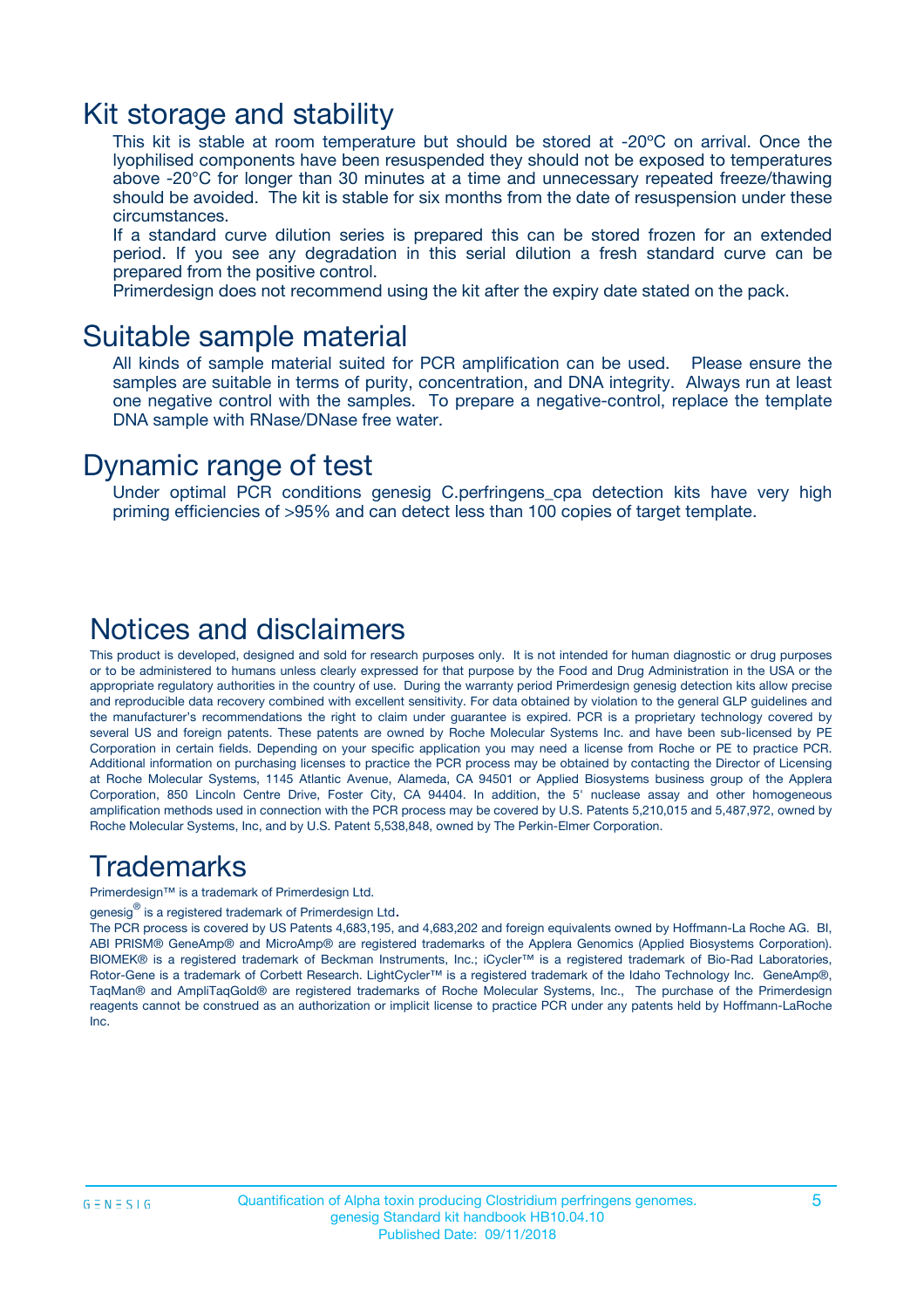## Principles of the test

#### **Real-time PCR**

A C.perfringens cpa specific primer and probe mix is provided and this can be detected through the FAM channel.

The primer and probe mix provided exploits the so-called TaqMan® principle. During PCR amplification, forward and reverse primers hybridize to the C.perfringens\_cpa DNA. A fluorogenic probe is included in the same reaction mixture which consists of a DNA probe labeled with a 5`-dye and a 3`-quencher. During PCR amplification, the probe is cleaved and the reporter dye and quencher are separated. The resulting increase in fluorescence can be detected on a range of qPCR platforms.

#### **Positive control**

For copy number determination and as a positive control for the PCR set up, the kit contains a positive control template. This can be used to generate a standard curve of C.perfringens\_cpa copy number / Cq value. Alternatively the positive control can be used at a single dilution where full quantitative analysis of the samples is not required. Each time the kit is used, at least one positive control reaction must be included in the run. A positive result indicates that the primers and probes for detecting the target C.perfringens\_cpa gene worked properly in that particular experimental scenario. If a negative result is obtained the test results are invalid and must be repeated. Care should be taken to ensure that the positive control does not contaminate any other kit component which would lead to false-positive results. This can be achieved by handling this component in a Post PCR environment. Care should also be taken to avoid cross-contamination of other samples when adding the positive control to the run. This can be avoided by sealing all other samples and negative controls before pipetting the positive control into the positive control well.

#### **Negative control**

To validate any positive findings a negative control reaction should be included every time the kit is used. For this reaction the RNase/DNase free water should be used instead of template. A negative result indicates that the reagents have not become contaminated while setting up the run.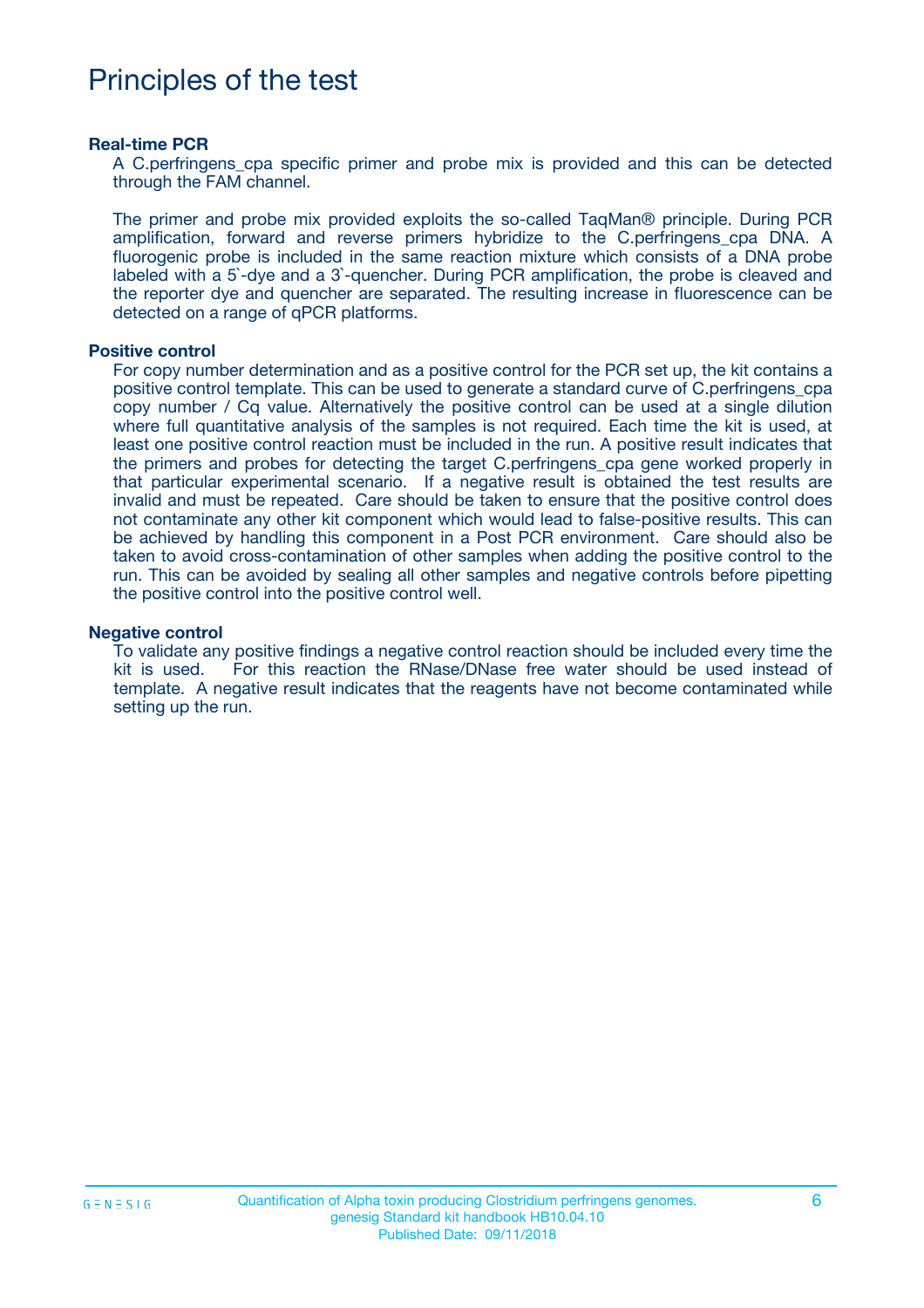## Resuspension protocol

To minimize the risk of contamination with foreign DNA, we recommend that all pipetting be performed in a PCR clean environment. Ideally this would be a designated PCR lab or PCR cabinet. Filter tips are recommended for all pipetting steps.

#### **1. Pulse-spin each tube in a centrifuge before opening.**

This will ensure lyophilised primer and probe mix is in the base of the tube and is not spilt upon opening the tube.

**2. Resuspend the kit components in the RNase/DNase free water supplied, according to the table below.**

To ensure complete resuspension, vortex each tube thoroughly.

| Component - resuspend in water             | Volume |
|--------------------------------------------|--------|
| <b>Pre-PCR pack</b>                        |        |
| C.perfringens_cpa primer/probe mix (BROWN) | 165 ul |

### **3. Resuspend the positive control template in the template preparation buffer supplied, according to the table below:**

To ensure complete resuspension, vortex the tube thoroughly.

| Component - resuspend in template preparation buffer | Wolume'  |
|------------------------------------------------------|----------|
| <b>Post-PCR heat-sealed foil</b>                     |          |
| C.perfringens_cpa Positive Control Template (RED) *  | $500$ µl |

\* This component contains high copy number template and is a VERY significant contamination risk. It must be opened and handled in a separate laboratory environment, away from the other components.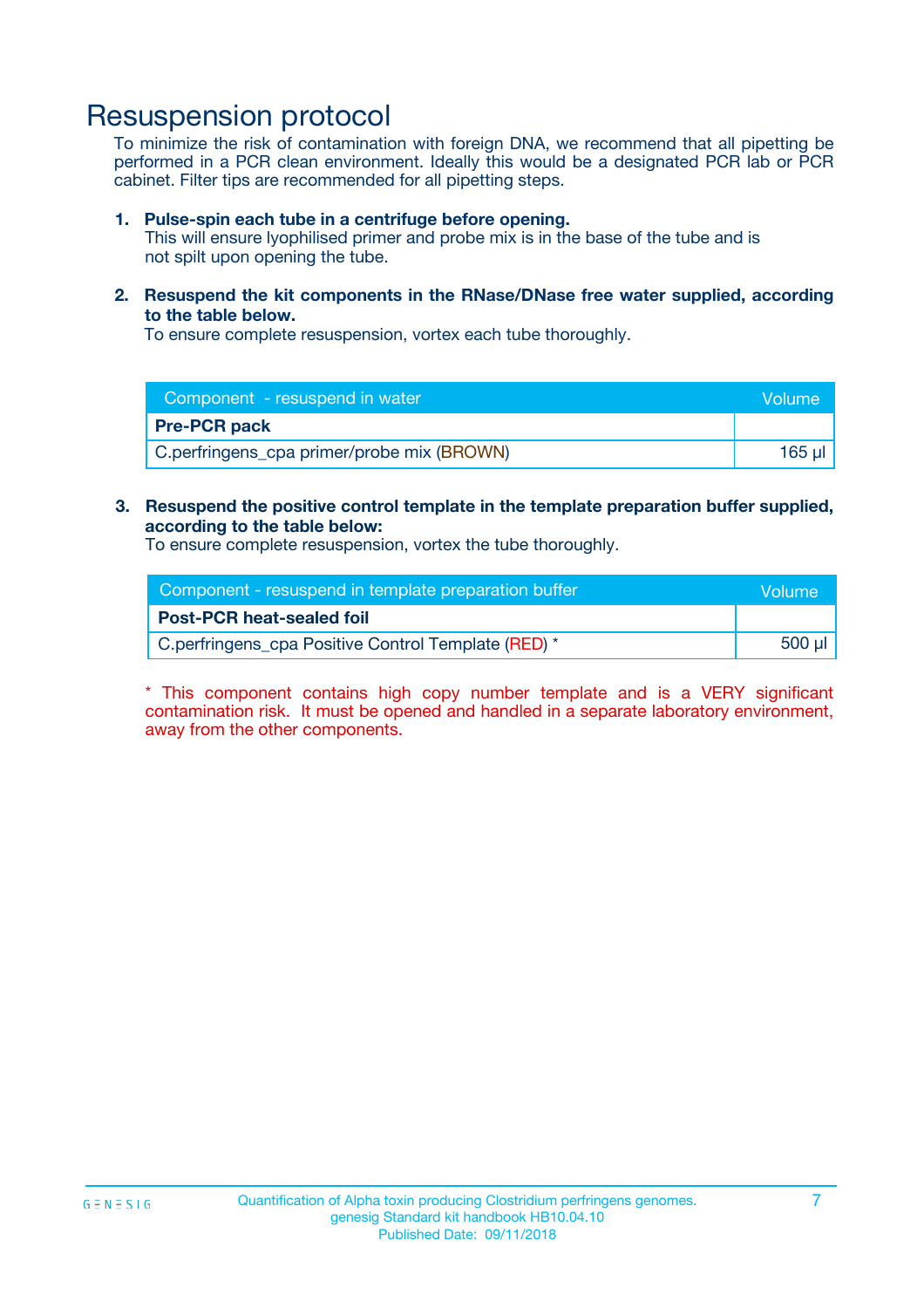# qPCR detection protocol

**1. For each DNA sample prepare a reaction mix according to the table below:** Include sufficient reactions for positive and negative controls.

| Component                                  | Volume   |
|--------------------------------------------|----------|
| oasig or PrecisionPLUS 2X qPCR Master Mix  | 10 $\mu$ |
| C.perfringens_cpa primer/probe mix (BROWN) | 1 $\mu$  |
| <b>RNase/DNase free water (WHITE)</b>      | $4 \mu$  |
| <b>Final Volume</b>                        | $15 \mu$ |

- **2. Pipette 15µl of this mix into each well according to your qPCR experimental plate set up.**
- **3. Prepare DNA templates for each of your samples.**
- **4. Pipette 5µl of DNA template into each well, according to your experimental plate set up.**

For negative control wells use 5µl of RNase/DNase free water. The final volume in each well is 20µl.

**5. If a standard curve is included for quantitative analysis, prepare a reaction mix according to the table below:**

| Component                                  | Volume     |
|--------------------------------------------|------------|
| oasig or PrecisionPLUS 2X qPCR Master Mix  | $10 \mu$   |
| C.perfringens_cpa primer/probe mix (BROWN) | 1 µI       |
| <b>RNase/DNase free water (WHITE)</b>      | $4 \mu$    |
| <b>Final Volume</b>                        | $15$ $\mu$ |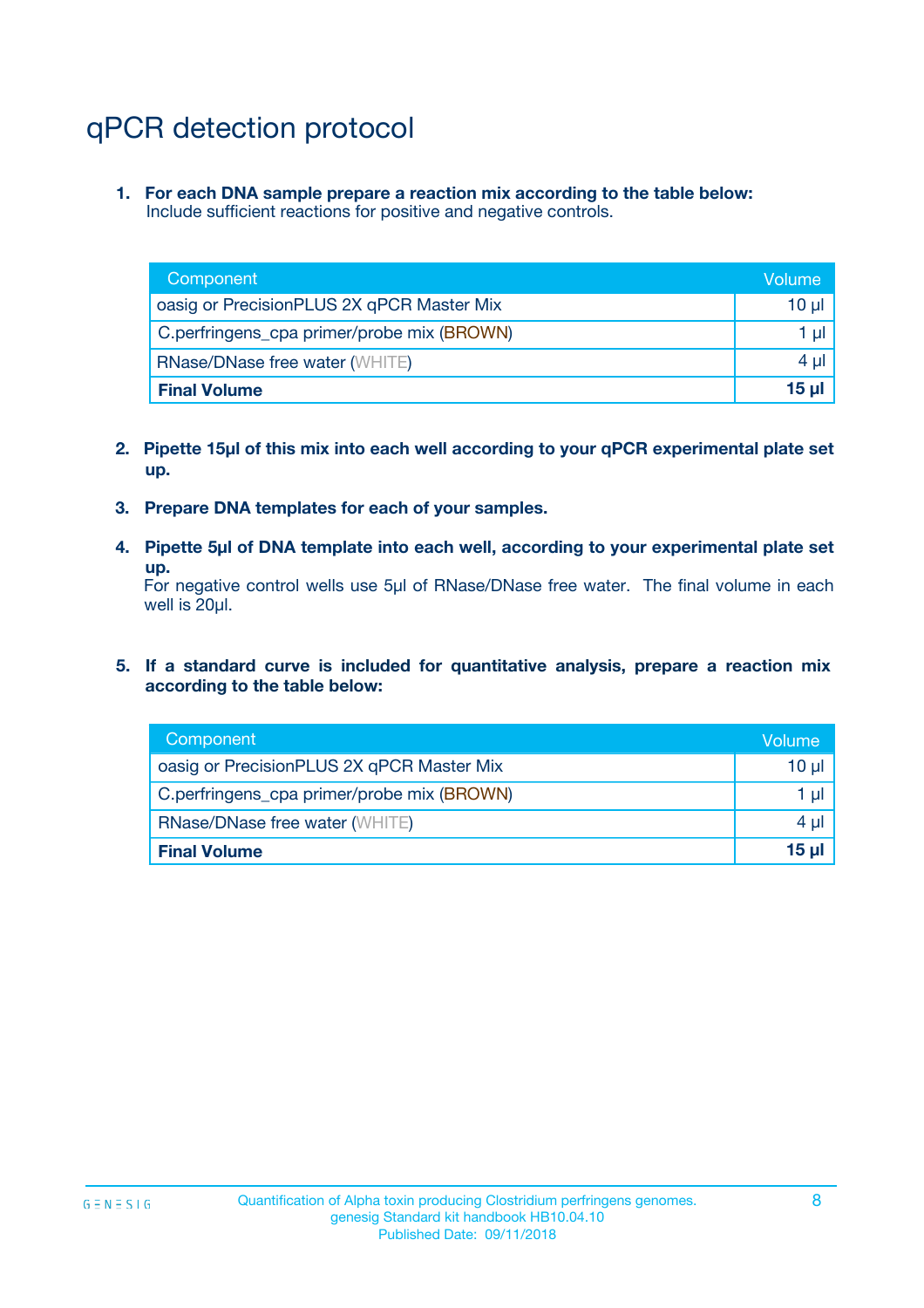### **6. Preparation of a standard curve dilution series.**

- 1) Pipette 90µl of template preparation buffer into 5 tubes and label 2-6
- 2) Pipette 10µl of Positive Control Template (RED) into tube 2
- 3) Vortex thoroughly
- 4) Change pipette tip and pipette 10µl from tube 2 into tube 3
- 5) Vortex thoroughly

Repeat steps 4 and 5 to complete the dilution series

| <b>Standard Curve</b>         | <b>Copy Number</b>     |
|-------------------------------|------------------------|
| Tube 1 Positive control (RED) | $2 \times 10^5$ per µl |
| Tube 2                        | $2 \times 10^4$ per µl |
| Tube 3                        | $2 \times 10^3$ per µl |
| Tube 4                        | $2 \times 10^2$ per µl |
| Tube 5                        | 20 per µl              |
| Tube 6                        | $2$ per $\mu$          |

7. Pipette 5µl of standard template into each well for the standard curve according to your experimental plate set up.

The final volume in each well is 20µl.

# qPCR amplification protocol

Amplification conditions using oasig or PrecisionPLUS2X qPCR Master Mix.

|             | <b>Step</b>       | <b>Time</b>     | Temp    |
|-------------|-------------------|-----------------|---------|
|             | Enzyme activation | 2 min           | 95 °C   |
| Cycling x50 | Denaturation      | 10 <sub>s</sub> | 95 $°C$ |
|             | DATA COLLECTION * | 60 s            | 60 °C   |

\* Fluorogenic data should be collected during this step through the FAM channel